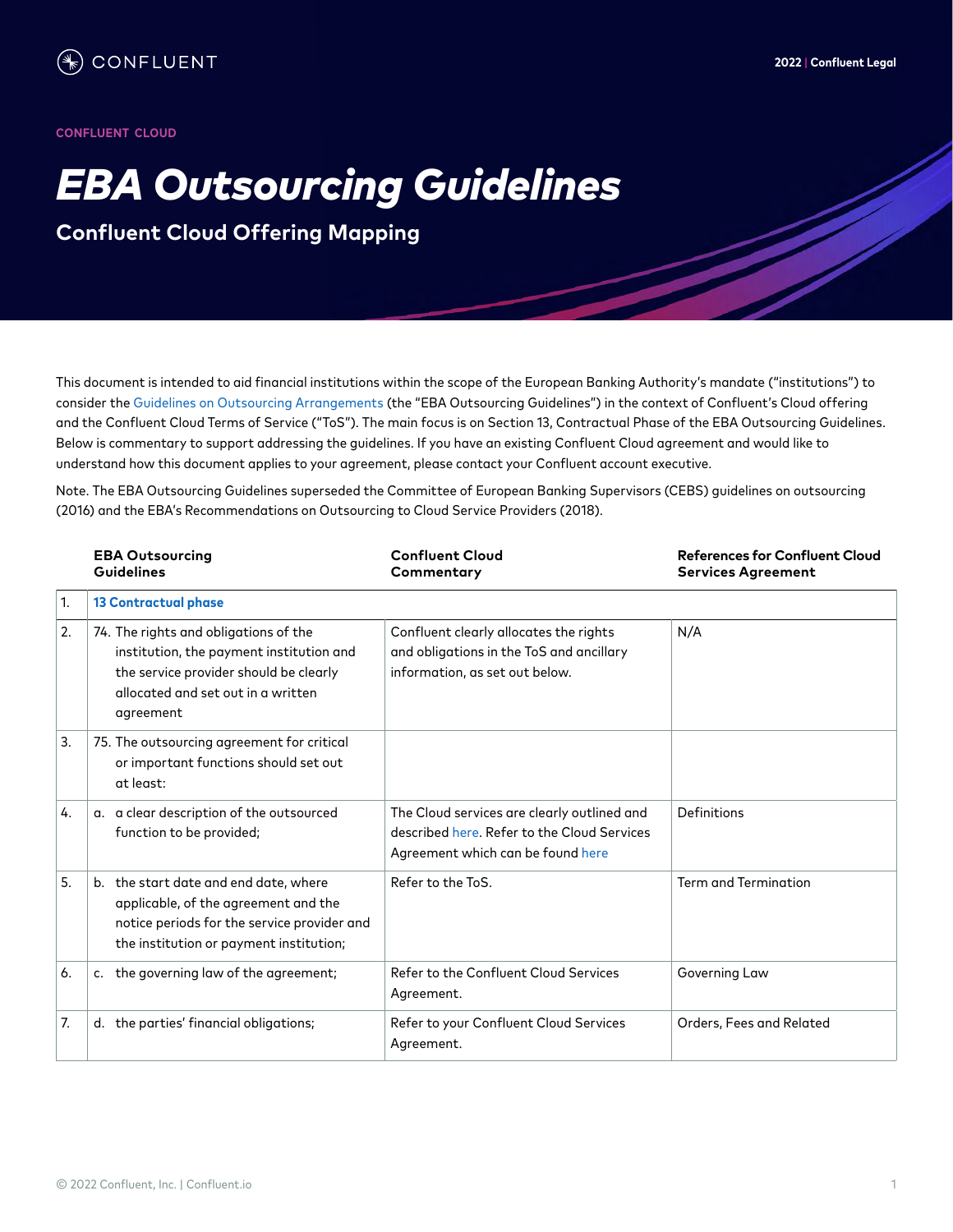|     |    | <b>EBA Outsourcing</b><br><b>Guidelines</b>                                                                                                                                                                                                                                                                                                                                                           | <b>Confluent Cloud</b><br>Commentary                                                                                                                                                                                                                                               | <b>References for Confluent Cloud</b><br><b>Services Agreement</b>                                                                                                    |
|-----|----|-------------------------------------------------------------------------------------------------------------------------------------------------------------------------------------------------------------------------------------------------------------------------------------------------------------------------------------------------------------------------------------------------------|------------------------------------------------------------------------------------------------------------------------------------------------------------------------------------------------------------------------------------------------------------------------------------|-----------------------------------------------------------------------------------------------------------------------------------------------------------------------|
| 8.  |    | e. whether the sub-outsourcing of a critical<br>or important function, or material parts<br>thereof, is permitted and, if so, the<br>conditions specified in Section 13.1 that<br>the sub-outsourcing is subject to;                                                                                                                                                                                  | Please see commentary on Section 13.1 at<br>(rows 21-35).                                                                                                                                                                                                                          |                                                                                                                                                                       |
| 9.  |    | f. the location(s) (i.e., regions or countries)<br>where the critical or important function<br>will be provided and/or where relevant<br>data will be kept and processed, including<br>the possible storage location, and<br>the conditions to be met, including a<br>requirement to notify the institution or<br>payment institution if the service provider<br>proposes to change the location(s);. | Locations<br>Customer Content is stored in the available<br>Cloud Service region(s) determined and<br>selected by Customerin its configuration of<br>the Cloud service.                                                                                                            | Cloud Service Location,<br>Obligations of the data exporter,<br>Obligations of the data importer<br>(Cloud Security Addendum and<br><b>Data Processing Agreement)</b> |
| 10. |    | g. where relevant, provisions regarding the<br>accessibility, availability, integrity, privacy<br>and safety of relevant data, as specified<br>in Section 13.2;                                                                                                                                                                                                                                       | Please see commentary on Section 13.2<br>(rows 36-40).                                                                                                                                                                                                                             |                                                                                                                                                                       |
| 11. |    | h. the right of the institution or payment<br>institution to monitor the service<br>provider's performance on an ongoing<br>basis;                                                                                                                                                                                                                                                                    | <b>Customers can monitor Confluent's</b><br>performance of the Services on an ongoing<br>basis using Confluent Cloud Status link -<br>https://status.confluent.cloud/. Customer<br>can also subscribe for updates.<br>Please see below regarding Cloud Service<br>Level Agreement. | Service Level Agreement                                                                                                                                               |
| 12. | i. | the agreed service levels, which should<br>include precise quantitative and<br>qualitative performance targets for the<br>outsourced function to allow for timely<br>monitoring so that appropriate corrective<br>action can be taken without undue delay<br>if the agreed service levels are not met;                                                                                                | For more information regarding Service<br>Level Agreement, please see: https://www.<br>confluent.io/confluent-cloud-uptime-sla/                                                                                                                                                    | Uptime Service Level Agreement                                                                                                                                        |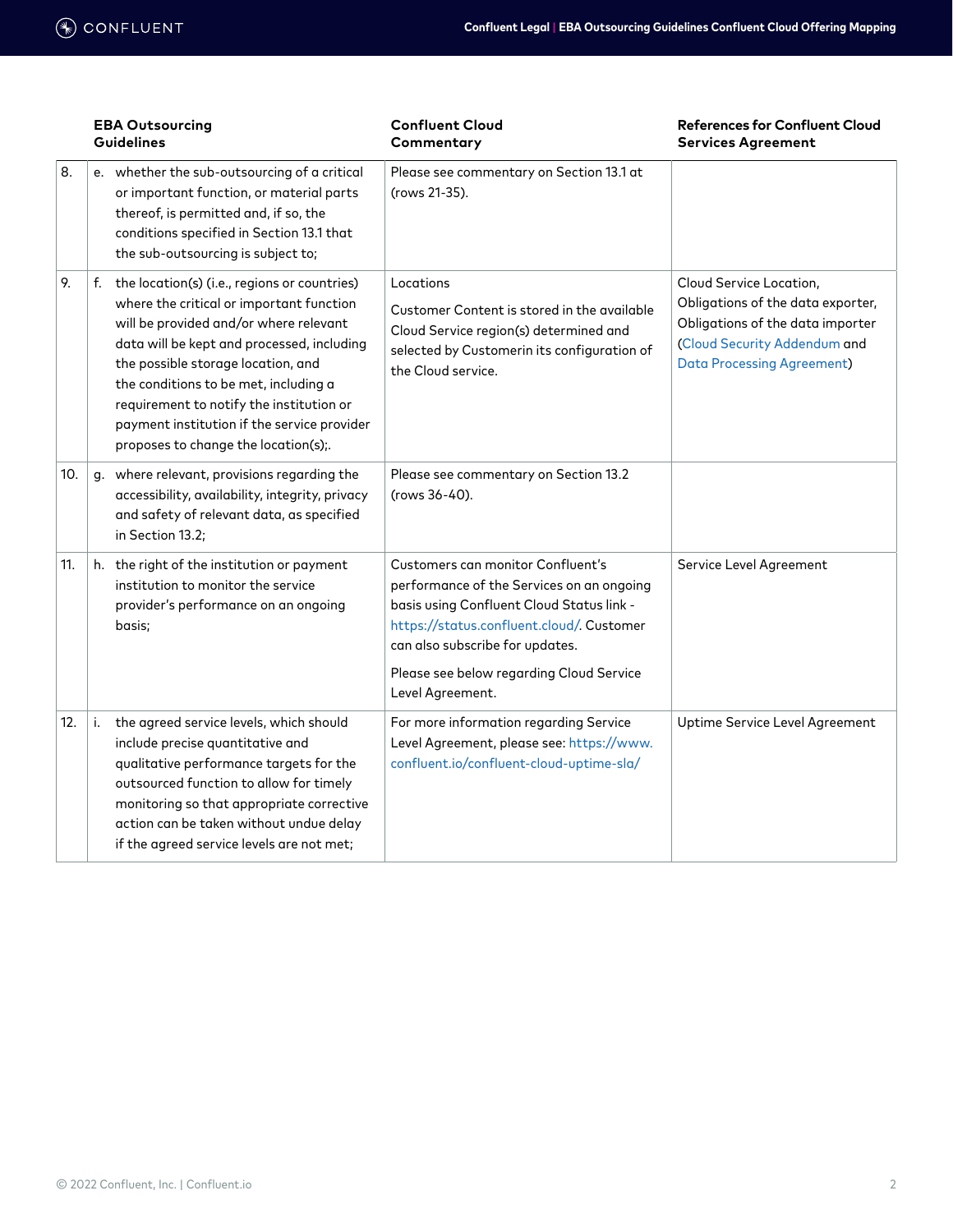|     |    | <b>EBA Outsourcing</b><br><b>Guidelines</b>                                                                                                                                                                                                                                                                                                                                                                                                                                                                                                                       | <b>Confluent Cloud</b><br>Commentary                                                                                                                                                                                                                                                                                                                                                                                                                                                                                                                                                                                                 | <b>References for Confluent Cloud</b><br><b>Services Agreement</b>       |
|-----|----|-------------------------------------------------------------------------------------------------------------------------------------------------------------------------------------------------------------------------------------------------------------------------------------------------------------------------------------------------------------------------------------------------------------------------------------------------------------------------------------------------------------------------------------------------------------------|--------------------------------------------------------------------------------------------------------------------------------------------------------------------------------------------------------------------------------------------------------------------------------------------------------------------------------------------------------------------------------------------------------------------------------------------------------------------------------------------------------------------------------------------------------------------------------------------------------------------------------------|--------------------------------------------------------------------------|
| 13. | j. | the reporting obligations of the<br>service provider to the institution or<br>payment institution, including the<br>communication by the service provider<br>of any development that may have a<br>material impact on the service provider's<br>ability to effectively carry out the critical<br>or important function in line with the<br>agreed service levels and in compliance<br>with applicable laws and regulatory<br>requirements and, as appropriate, the<br>obligations to submit reports of the<br>internal audit function of the service<br>provider; | Confluent will provide information<br>concerning incidents that materially impact<br>Confluent's ability to perform the Services<br>in accordance with the relevant SLAs. For<br>more information, please see Confluent<br>Cloud Status - https://status.confluent.<br>cloud/.                                                                                                                                                                                                                                                                                                                                                       | Uptime Service Level Agreement,<br>Availability and Disaster<br>Recovery |
| 14. |    | k. whether the service provider should take<br>mandatory insurance against certain<br>risks and, if applicable, the level of<br>insurance cover requested;                                                                                                                                                                                                                                                                                                                                                                                                        | Confluent maintains insurance coverage<br>against a number of identified risks. This is<br>not explicitly referenced in the ToS, but a<br>summary of Confluent's insurance coverage<br>can be made available to customers on<br>a confidential basis following a written<br>request.                                                                                                                                                                                                                                                                                                                                                 | N/A                                                                      |
| 15. | I. | the requirements to implement and test<br>business contingency plans;                                                                                                                                                                                                                                                                                                                                                                                                                                                                                             | Confluent has implemented a business<br>continuity plan for the Services, review and<br>test the plan at least annually, and ensure<br>the plan remains current with industry<br>standards.                                                                                                                                                                                                                                                                                                                                                                                                                                          | Availability and Disaster<br>Recovery                                    |
| 16. |    | m. provisions that ensure that the data<br>that are owned by the institution or<br>payment institution can be accessed in<br>the case of the insolvency, resolution or<br>discontinuation of business operations of<br>the service provider;                                                                                                                                                                                                                                                                                                                      | Customers retain all intellectual property<br>rights in their data. Confluent will enable<br>customers to access and export their data<br>throughout the duration of the Agreement.<br>Please see commentary on Section 13.4<br>(row 75).<br>N.B. Neither of these commitments are<br>disapplied in the event of Confluent's<br>insolvency. Confluent does not have<br>the right to terminate for Confluent's<br>own insolvency but customers can elect<br>to terminate. In the unlikely event of<br>Confluent's insolvency, customers can refer<br>to these commitments when dealing with<br>the appointed insolvency practitioner. | Intellectual Property Ownership,<br><b>Term and Termination</b>          |
| 17. |    | n. the obligation of the service provider to<br>cooperate with the competent authorities<br>and resolution authorities of the institution<br>or payment institution, including other<br>persons appointed by them;                                                                                                                                                                                                                                                                                                                                                | Confluent will cooperate with competent<br>authorities and resolution authorities<br>exercising their audit, information, and<br>access rights.                                                                                                                                                                                                                                                                                                                                                                                                                                                                                      | Cooperation with supervisory<br>authorities                              |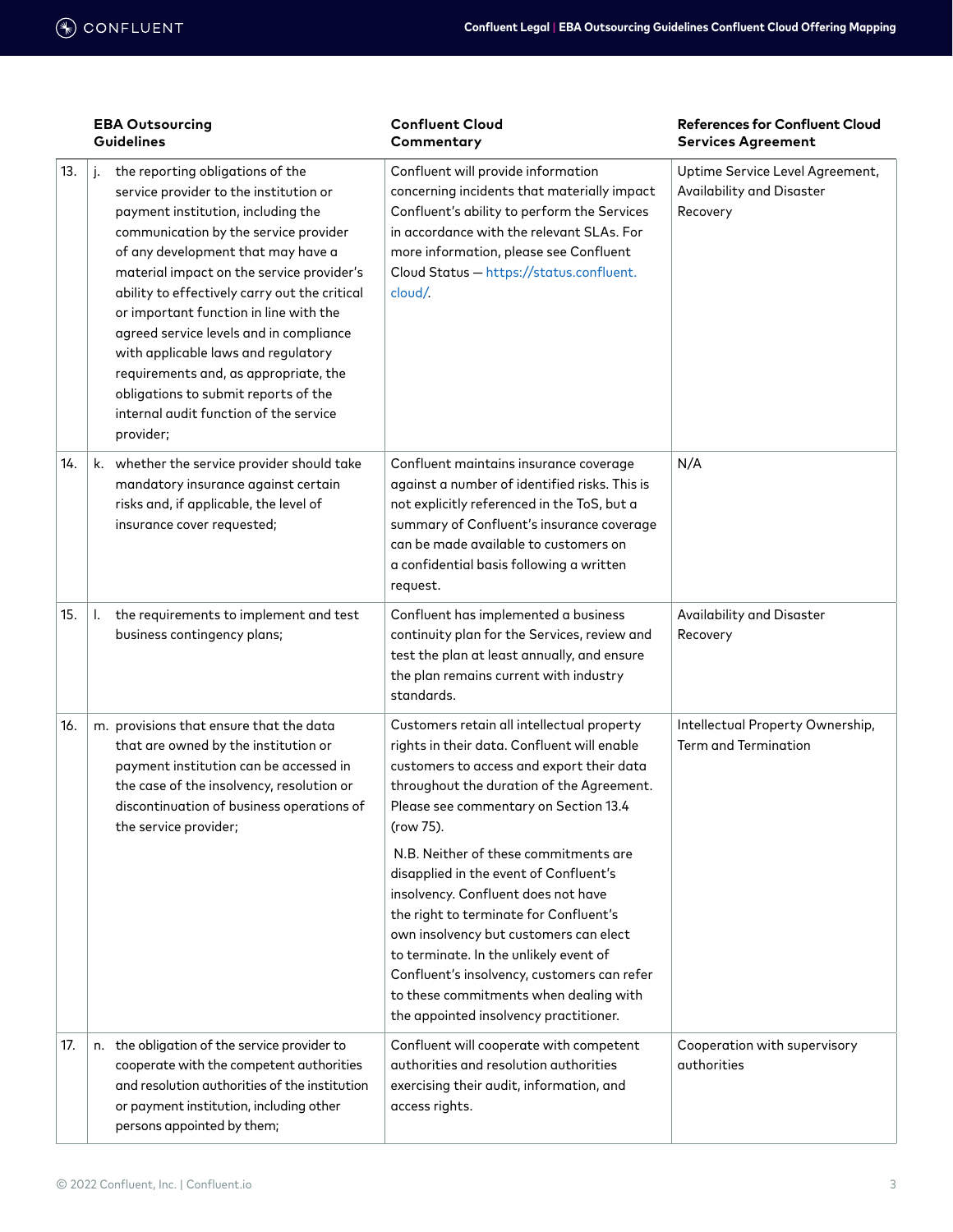|     | <b>EBA Outsourcing</b><br><b>Guidelines</b>                                                                                                                                                                                                                                                                                                      | <b>Confluent Cloud</b><br>Commentary                                                                                                                                                                                                                                                                                                                                                                                                                                                                     | <b>References for Confluent Cloud</b><br><b>Services Agreement</b> |
|-----|--------------------------------------------------------------------------------------------------------------------------------------------------------------------------------------------------------------------------------------------------------------------------------------------------------------------------------------------------|----------------------------------------------------------------------------------------------------------------------------------------------------------------------------------------------------------------------------------------------------------------------------------------------------------------------------------------------------------------------------------------------------------------------------------------------------------------------------------------------------------|--------------------------------------------------------------------|
| 18. | o. for institutions, a clear reference to<br>the national resolution authority's<br>powers, especially to Articles 68 and<br>71 of Directive 2014/59/EU (BRRD),<br>and in particular a description of the<br>'substantive obligations' of the contract<br>in the sense of Article 68 of that<br>Directive;                                       | To the extent that customers are<br>institutions (as defined above) and thus are<br>subject to the EBA Outsourcing Guidelines,<br>Confluent will to the extent necessary<br>include additional terms in Customer<br>agreements providing that Confluent<br>will continue to provide Services during<br>resolution as required by the national<br>resolution authority (BRRD), subject to<br>Customer's continued compliance with<br>the terms of the agreement (including<br>continued payment of fees). | S9.3 DPA or 11.3 ToS                                               |
| 19. | p. the unrestricted right of institutions,<br>payment institutions and competent<br>authorities to inspect and audit the<br>service provider with regard to, in<br>particular, the critical or important<br>outsourced function, as specified in<br>Section 13.3;                                                                                | Please see commentary on Section 13.3<br>(rows 41-66).                                                                                                                                                                                                                                                                                                                                                                                                                                                   |                                                                    |
| 20. | q. termination rights, as specified in<br>Section 13.4.                                                                                                                                                                                                                                                                                          | Please see commentary on Section 13.4<br>(rows 67-77).                                                                                                                                                                                                                                                                                                                                                                                                                                                   |                                                                    |
| 21. | 13.1 Sub-outsourcing of critical or important functions                                                                                                                                                                                                                                                                                          |                                                                                                                                                                                                                                                                                                                                                                                                                                                                                                          |                                                                    |
| 22. | 76. The outsourcing agreement should<br>specify whether or not sub-outsourcing<br>of critical or important functions, or<br>material parts thereof, is permitted.                                                                                                                                                                                | Confluent will provide customers with<br>information about the organizations that<br>assist with subprocessing arrangements<br>in regards to Services. Please see<br>commentary on Section 13.1 (row 26).<br>Confluent may engage subprocessors<br>to process Customer data. Confluent<br>maintains a list of its authorized<br>subprocessors on its website at https://<br>www.confluent.io/sub-processors/.<br>Please see Section 4 of the Confluent<br>Customer DPA.                                  | Subprocessing                                                      |
| 23. | 77. If sub-outsourcing of critical or important<br>functions is permitted, institutions and<br>payment institutions should determine<br>whether the part of the function to be<br>sub-outsourced is, as such, critical or<br>important (i.e. a material part of the<br>critical or important function) and, if so,<br>record it in the register. | Confluent determines if a subprocessing<br>function is a critical or important function.<br>Confluent will provide all the information<br>required in the subprocessing register for<br>our subcontractors.                                                                                                                                                                                                                                                                                              | Subprocessing                                                      |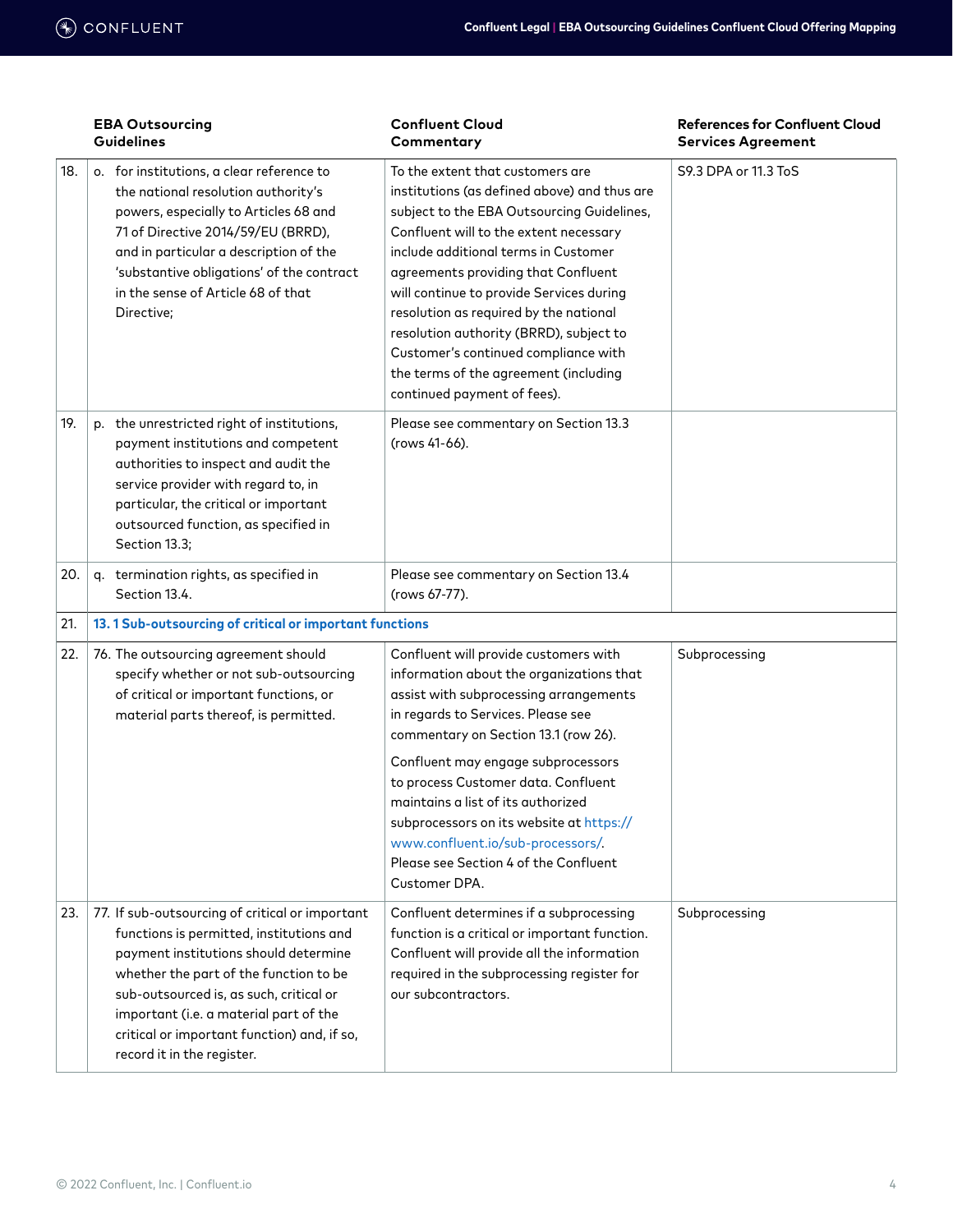|     | <b>EBA Outsourcing</b><br><b>Guidelines</b>                                                                                                                                                                                                                                                                                                                                                                                                                                                                                                                                                                                                                                                                                                         | <b>Confluent Cloud</b><br>Commentary                                                                                                                                                                                                                                                                | <b>References for Confluent Cloud</b><br><b>Services Agreement</b> |
|-----|-----------------------------------------------------------------------------------------------------------------------------------------------------------------------------------------------------------------------------------------------------------------------------------------------------------------------------------------------------------------------------------------------------------------------------------------------------------------------------------------------------------------------------------------------------------------------------------------------------------------------------------------------------------------------------------------------------------------------------------------------------|-----------------------------------------------------------------------------------------------------------------------------------------------------------------------------------------------------------------------------------------------------------------------------------------------------|--------------------------------------------------------------------|
| 24. | 78. If sub-outsourcing of critical or important<br>functions is permitted, the written<br>agreement should:                                                                                                                                                                                                                                                                                                                                                                                                                                                                                                                                                                                                                                         |                                                                                                                                                                                                                                                                                                     |                                                                    |
| 25. | a. specify any types of activities that are<br>excluded from sub-outsourcing;                                                                                                                                                                                                                                                                                                                                                                                                                                                                                                                                                                                                                                                                       | Please see commentary on Section 13.1<br>(row 22).                                                                                                                                                                                                                                                  |                                                                    |
| 26. | b. specify the conditions to be complied with<br>in the case of sub-outsourcing;                                                                                                                                                                                                                                                                                                                                                                                                                                                                                                                                                                                                                                                                    | Confluent will provide information<br>concerning subprocessors, advance notice<br>of changes to subprocessors, and give<br>Customers the ability to terminate their<br>Agreement over concerns about a new<br>subprocessor.                                                                         | Subprocessing                                                      |
| 27. | c. specify that the service provider is<br>obliged to oversee those services that<br>it has subcontracted to ensure that all<br>contractual obligations between the<br>service provider and the institution or<br>payment institution are continuously met;                                                                                                                                                                                                                                                                                                                                                                                                                                                                                         | Confluent will oversee the performance<br>of all subprocessor obligations and ensure<br>subprocessors comply with respective<br>Customer Agreements.                                                                                                                                                | Subprocessing, Disclosure of<br>subprocessor agreements            |
| 28. | d. require the service provider to obtain prior<br>specific or general written authorisation<br>from the institution or payment<br>institution before sub-outsourcing data;                                                                                                                                                                                                                                                                                                                                                                                                                                                                                                                                                                         | Confluent will comply with obligations<br>under the GDPR regarding authorization<br>for subprocessing.                                                                                                                                                                                              | Subprocessing                                                      |
| 29. | include an obligation of the service<br>e.<br>provider to inform the institution or<br>payment institution of any planned sub-<br>outsourcing, or material changes thereof,<br>in particular where that might affect the<br>ability of the service provider to meet its<br>responsibilities under the outsourcing<br>agreement. This includes planned<br>significant changes of subcontractors and<br>to the notification period; in particular,<br>the notification period to be set should<br>allow the outsourcing institution or<br>payment institution at least to carry<br>out a risk assessment of the proposed<br>changes and to object to changes before<br>the planned sub-outsourcing, or material<br>changes thereof, come into effect; | Customers will be informed of a<br>subprocessor change in order to allow a risk<br>assessment to be performed before the<br>change comes into effect. Confluent will<br>provide Customers with reasonable prior<br>notice on its website if it intends to make<br>any changes to its subprocessors. | <b>Subprocessor Updates</b>                                        |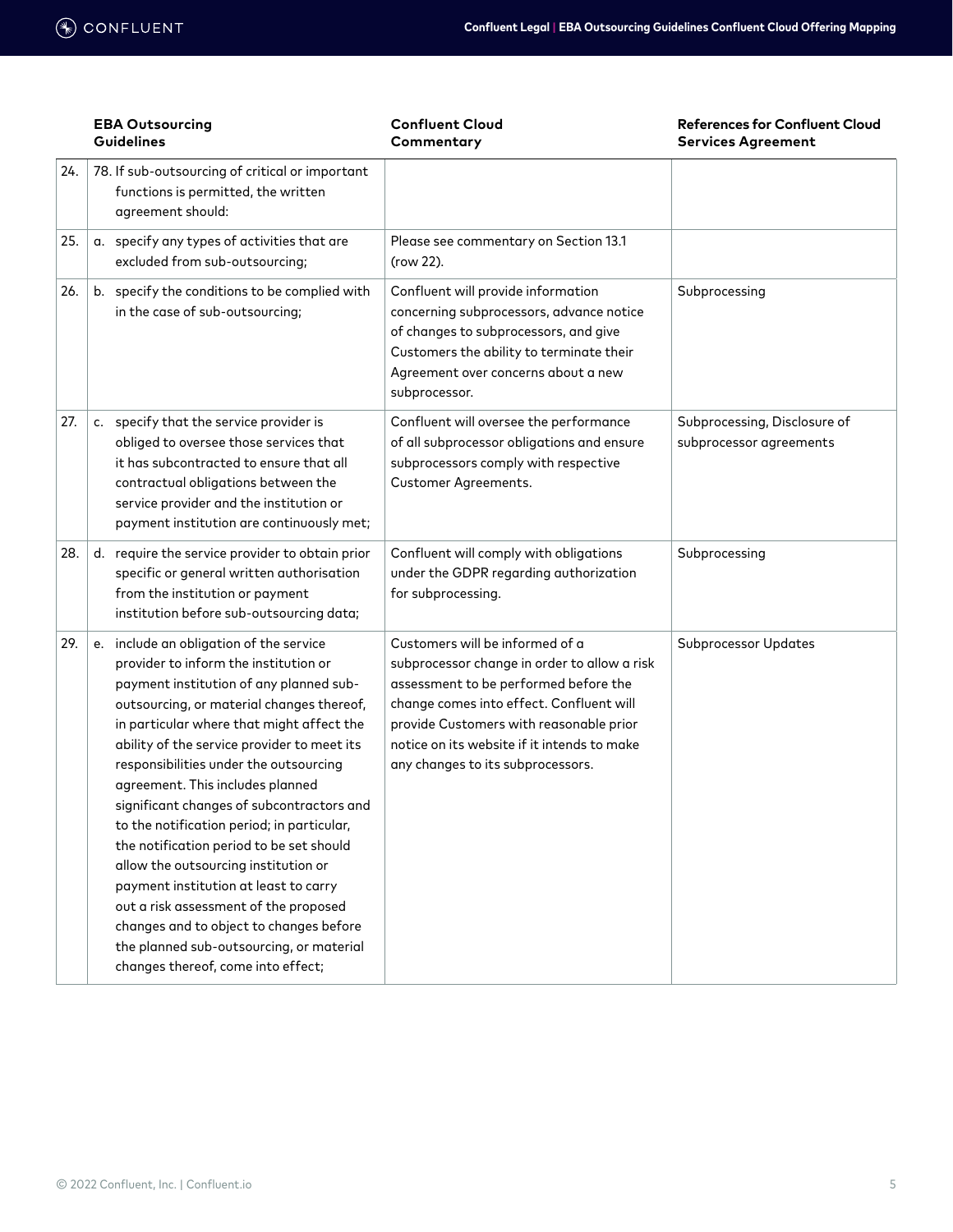|     |    | <b>EBA Outsourcing</b><br><b>Guidelines</b>                                                                                                                                                                                                                                                                                                                                              | <b>Confluent Cloud</b><br>Commentary                                                                                                                                                                                                                                                                                                                                                                                                                     | <b>References for Confluent Cloud</b><br><b>Services Agreement</b> |
|-----|----|------------------------------------------------------------------------------------------------------------------------------------------------------------------------------------------------------------------------------------------------------------------------------------------------------------------------------------------------------------------------------------------|----------------------------------------------------------------------------------------------------------------------------------------------------------------------------------------------------------------------------------------------------------------------------------------------------------------------------------------------------------------------------------------------------------------------------------------------------------|--------------------------------------------------------------------|
| 30. | f. | ensure, where appropriate, that the<br>institution or payment institution has<br>the right to object to intended sub-<br>outsourcing, or material changes thereof,<br>or that explicit approval is required;                                                                                                                                                                             | Customers may object in writing to<br>Confluent's appointment of a new<br>subprocessor, provided that such objection<br>is based on reasonable grounds relating<br>to data protection. In such an event, the<br>parties will discuss such concerns in good<br>faith with a view to achieving resolution.<br>N.B., The European Banking Authority<br>acknowledges that explicit consent is<br>"overly burdensome" in the context of cloud<br>outsourcing. | <b>Subprocessor Updates</b>                                        |
| 31. |    | g. ensure that the institution or payment<br>institution has the contractual right to<br>terminate the agreement in the case of<br>undue sub-outsourcing, e.g. where the<br>sub-outsourcing materially increases<br>the risks for the institution or payment<br>institution or where the service provider<br>sub-outsources without notifying the<br>institution or payment institution. | Customers may suspend or terminate their<br>respective Agreement if a resolution cannot<br>be met.                                                                                                                                                                                                                                                                                                                                                       | Subprocessor Updates                                               |
| 32. |    | 79. Institutions and payment institutions<br>should agree to sub-outsourcing only if<br>the subcontractor undertakes to:                                                                                                                                                                                                                                                                 |                                                                                                                                                                                                                                                                                                                                                                                                                                                          |                                                                    |
| 33. |    | a. comply with all applicable laws,<br>regulatory requirements and contractual<br>obligations; and                                                                                                                                                                                                                                                                                       | Confluent contractually requires<br>subprocessors to follow the standard<br>required EU Data Protection Laws to<br>facilitate Confluent's compliance with its<br>obligations to its customers.                                                                                                                                                                                                                                                           | <b>Subprocessor Obligations</b>                                    |
| 34. |    | b. grant the institution, payment institution<br>and competent authority the same<br>contractual rights of access and audit as<br>those granted by the service provider.                                                                                                                                                                                                                 | Subprocessing does not diminish<br>Customers' ability to oversee the service<br>or the competent authority's ability to<br>supervise the Customer. Confluent will<br>ensure subprocessors comply with the<br>information, access, and audit rights<br>provided to Customers and competent<br>authorities.                                                                                                                                                | Subprocessing                                                      |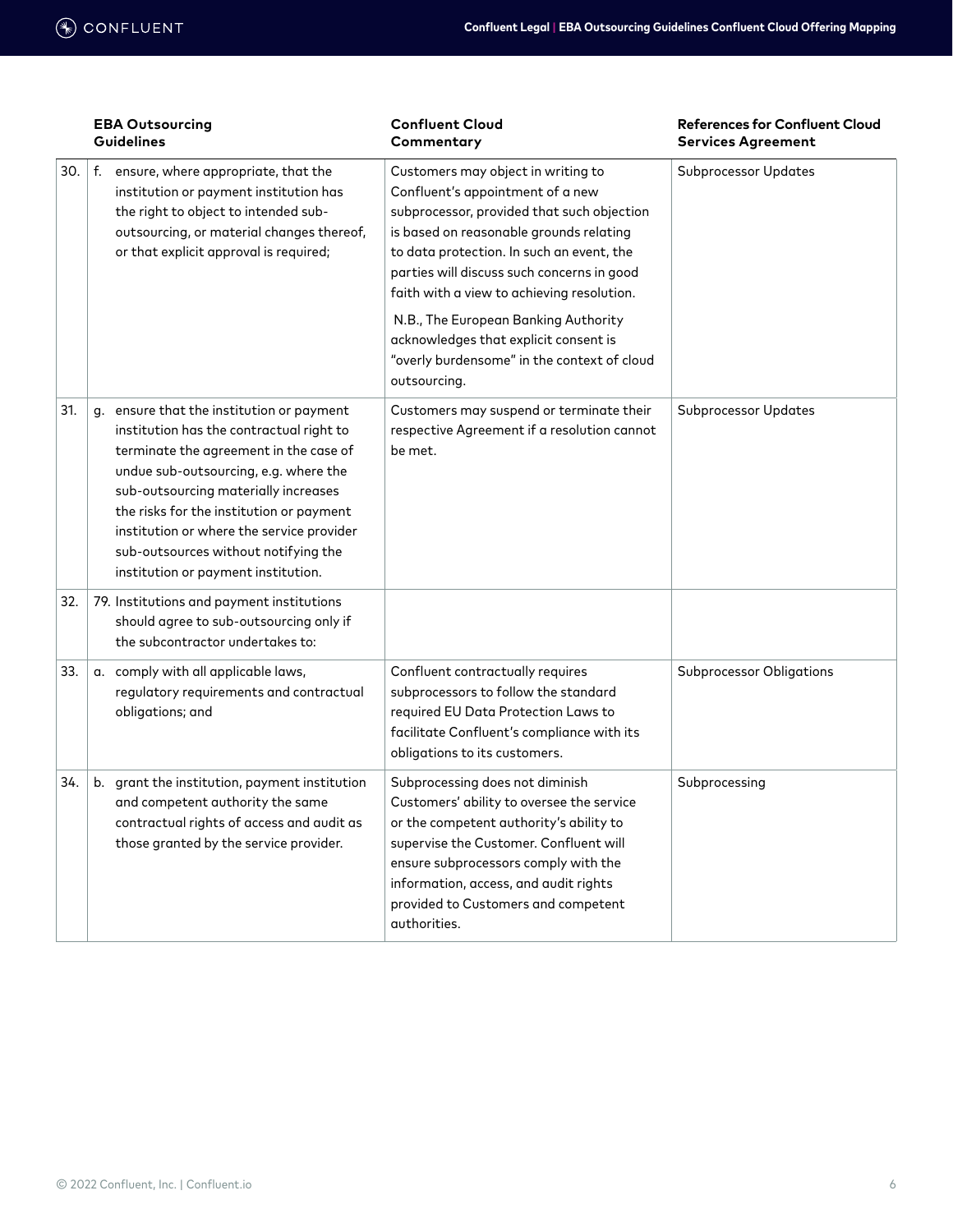|     | <b>EBA Outsourcing</b><br><b>Guidelines</b>                                                                                                                                                                                                                                                                                                                                                                                                                                                                                                                                                                                                                                     | <b>Confluent Cloud</b><br>Commentary                                                                                                                                                                                                                                                                                                                                                                                                                                                 | <b>References for Confluent Cloud</b><br><b>Services Agreement</b> |
|-----|---------------------------------------------------------------------------------------------------------------------------------------------------------------------------------------------------------------------------------------------------------------------------------------------------------------------------------------------------------------------------------------------------------------------------------------------------------------------------------------------------------------------------------------------------------------------------------------------------------------------------------------------------------------------------------|--------------------------------------------------------------------------------------------------------------------------------------------------------------------------------------------------------------------------------------------------------------------------------------------------------------------------------------------------------------------------------------------------------------------------------------------------------------------------------------|--------------------------------------------------------------------|
| 35. | 80. Institutions and payment institutions<br>should ensure that the service provider<br>appropriately oversees the sub-service<br>providers, in line with the policy defined<br>by the institution or payment institution.<br>If the sub-outsourcing proposed could<br>have material adverse effects on the<br>outsourcing arrangement of a critical or<br>important function or would lead to a<br>material increase of risk, including where<br>the conditions in paragraph 79 would<br>not be met, the institution or payment<br>institution should exercise its right to<br>object to the sub-outsourcing, if such a<br>right was agreed, and/or terminate<br>the contract. | Please see commentary on Section 13.1 (row<br>27, 30-31).                                                                                                                                                                                                                                                                                                                                                                                                                            |                                                                    |
| 36. | 13.2 Security of data and systems                                                                                                                                                                                                                                                                                                                                                                                                                                                                                                                                                                                                                                               |                                                                                                                                                                                                                                                                                                                                                                                                                                                                                      |                                                                    |
| 37. | 81. Institutions and payment institutions<br>should ensure that service providers,<br>where relevant, comply with appropriate<br>IT security standards.                                                                                                                                                                                                                                                                                                                                                                                                                                                                                                                         | Confluent hires accredited third parties<br>to perform audits and to attest to various<br>compliance standards and certifications<br>annually including:<br>- SSAE 18 SOC 1 Type II, SOC 2 Type II, and<br>SOC <sub>3</sub><br>- Payment Card Industry Data Security<br>Standards (PCI-DSS) - Confluent can<br>support PCI data that is message-level<br>encrypted by Customer<br>- CSA Star Level 1 Attestation<br>- ISO 27001 certification<br>Further details can be found on the |                                                                    |
|     |                                                                                                                                                                                                                                                                                                                                                                                                                                                                                                                                                                                                                                                                                 | <b>Confluent Trust and Security Compliance</b><br>Page here.                                                                                                                                                                                                                                                                                                                                                                                                                         |                                                                    |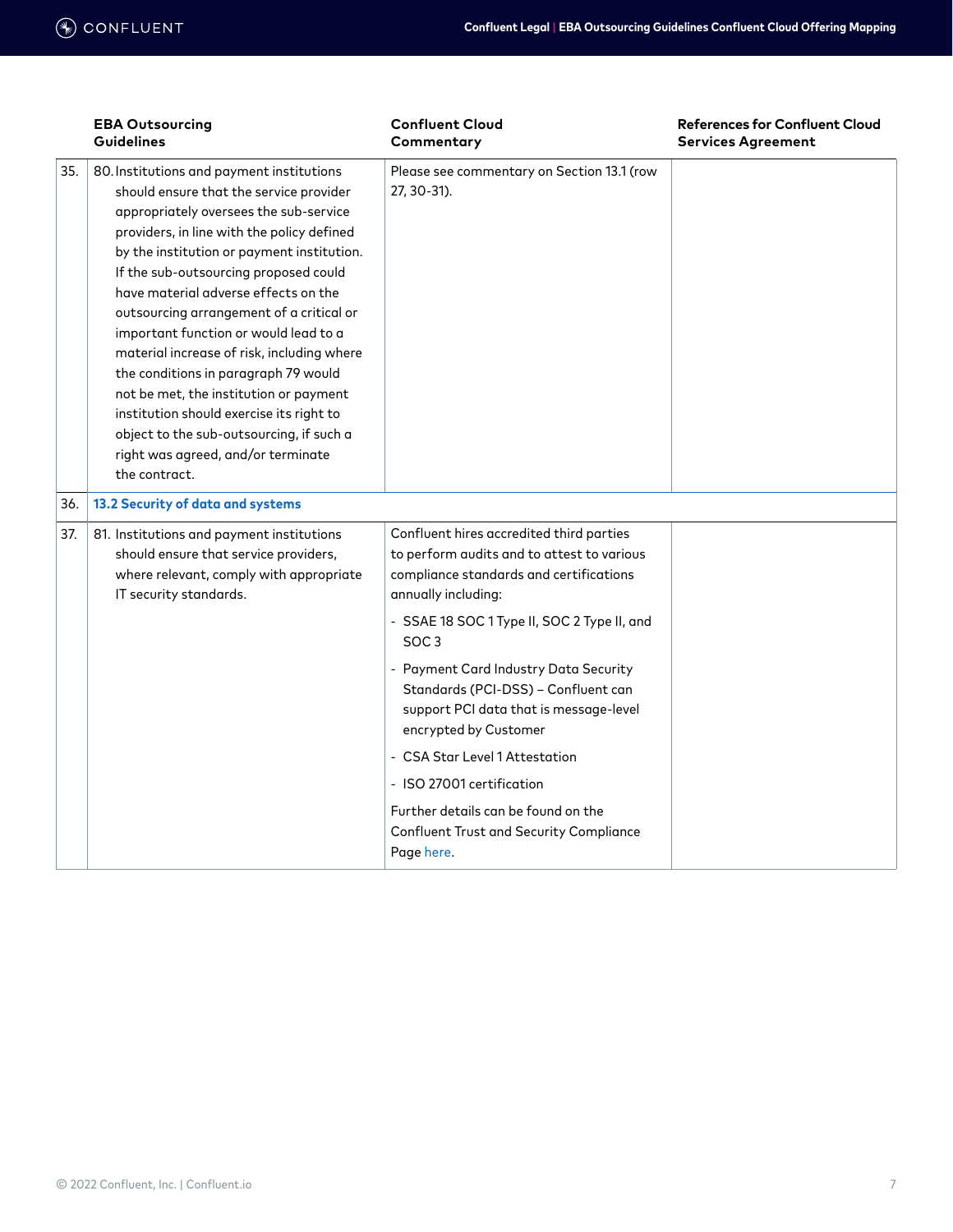|     | <b>EBA Outsourcing</b><br><b>Guidelines</b>                                                                                                                                                                                                                                                                                                                                                                                                                                                                                                                                                                                                                                                                                                                                                                                                              | <b>Confluent Cloud</b><br>Commentary                                                                                                                                                                                                                                                                                                                                                                                                                                                                                                                               | <b>References for Confluent Cloud</b><br><b>Services Agreement</b>                                            |
|-----|----------------------------------------------------------------------------------------------------------------------------------------------------------------------------------------------------------------------------------------------------------------------------------------------------------------------------------------------------------------------------------------------------------------------------------------------------------------------------------------------------------------------------------------------------------------------------------------------------------------------------------------------------------------------------------------------------------------------------------------------------------------------------------------------------------------------------------------------------------|--------------------------------------------------------------------------------------------------------------------------------------------------------------------------------------------------------------------------------------------------------------------------------------------------------------------------------------------------------------------------------------------------------------------------------------------------------------------------------------------------------------------------------------------------------------------|---------------------------------------------------------------------------------------------------------------|
| 38. | 82. Where relevant (e.g. in the context<br>of cloud or other ICT outsourcing),<br>institutions and payment institutions<br>should define data and system security<br>requirements within the outsourcing<br>agreement and monitor compliance with<br>these requirements on an ongoing basis.                                                                                                                                                                                                                                                                                                                                                                                                                                                                                                                                                             | Confluent implements layered security<br>controls designed to protect and secure<br>Confluent Cloud customer data. We<br>incorporate multiple logical and physical<br>security controls including access<br>management, least privilege, strong<br>authentication, logging and monitoring,<br>vulnerability management, bug bounty<br>programs, and many others. To learn more<br>about our security controls for Confluent<br>Cloud, please see:<br>- Confluent Cloud Security Addendum<br>- Confluent Cloud whitepaper<br>- Confluent Cloud public documentation | Privacy and Security                                                                                          |
| 39. | 83. In the case of outsourcing to cloud<br>service providers and other outsourcing<br>arrangements that involve the handling<br>or transfer of personal or confidential<br>data, institutions and payment<br>institutions should adopt a risk-based<br>approach to data storage and data<br>processing location(s) (i.e. country<br>or region) and information security<br>considerations.                                                                                                                                                                                                                                                                                                                                                                                                                                                               | Content is stored in the available Cloud<br>Service region(s) specified by Customers in<br>their setup and configuration of the Cloud<br>service.<br>Please see commentary on Section 13<br>(row 9).                                                                                                                                                                                                                                                                                                                                                               | Cloud Service Location                                                                                        |
| 40. | 84. Without prejudice to the requirements<br>under the Regulation (EU) 2016/679,<br>institutions and payment institutions,<br>when outsourcing (in particular to third<br>countries), should take into account<br>differences in national provisions<br>regarding the protection of data.<br>Institutions and payment institutions<br>should ensure that the outsourcing<br>agreement includes the obligation<br>that the service provider protects<br>confidential, personal or otherwise<br>sensitive information and complies with<br>all legal requirements regarding the<br>protection of data that apply to the<br>institution or payment institution (e.g.<br>the protection of personal data and<br>that banking secrecy or similar legal<br>confidentiality duties with respect to<br>clients' information, where applicable,<br>are observed). | Confluent implements layered security<br>controls designed to protect and secure<br>Confluent Cloud customer data. Please see<br>commentary on Section 13.2 (rows 37-38).<br>See our Confluent Customer Data<br>Processing Addendum here for more<br>information.<br>Please also see the Confluent Cloud Trust<br>and Security Page.                                                                                                                                                                                                                               | Privacy and Security, Confluent<br><b>Cloud Customer Data Processing</b><br>Addendum and Security<br>Addendum |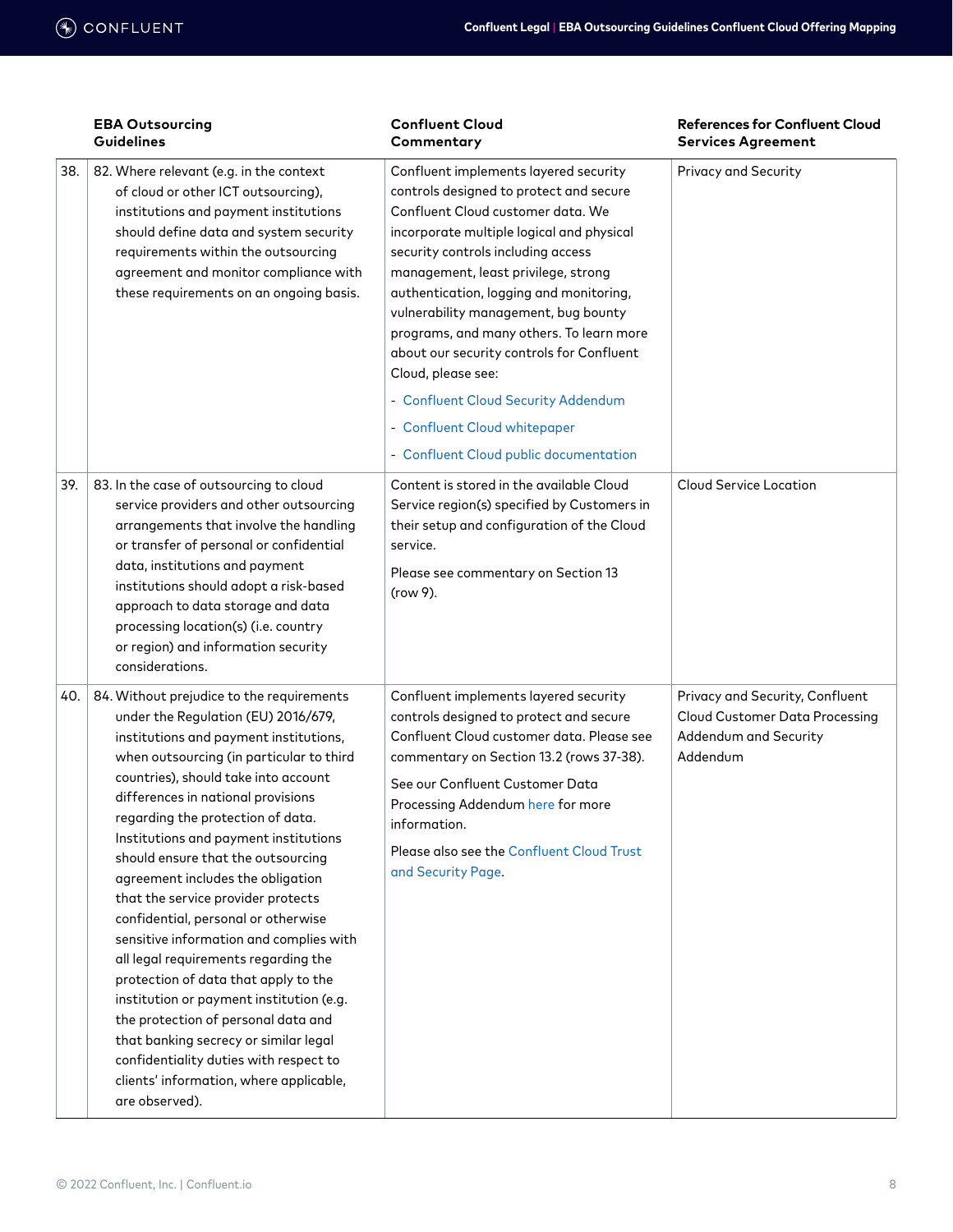|     | <b>EBA Outsourcing</b><br><b>Guidelines</b>                                                                                                                                                                                                                                                                                                                                                                                                                                                                                                                                    | <b>Confluent Cloud</b><br>Commentary                                                                                                                                                                                                                                                                                                                                                                                               | <b>References for Confluent Cloud</b><br><b>Services Agreement</b>                                                        |
|-----|--------------------------------------------------------------------------------------------------------------------------------------------------------------------------------------------------------------------------------------------------------------------------------------------------------------------------------------------------------------------------------------------------------------------------------------------------------------------------------------------------------------------------------------------------------------------------------|------------------------------------------------------------------------------------------------------------------------------------------------------------------------------------------------------------------------------------------------------------------------------------------------------------------------------------------------------------------------------------------------------------------------------------|---------------------------------------------------------------------------------------------------------------------------|
| 41. | 13.3 Access, information and audit rights                                                                                                                                                                                                                                                                                                                                                                                                                                                                                                                                      |                                                                                                                                                                                                                                                                                                                                                                                                                                    |                                                                                                                           |
| 42. | 85. Institutions and payment institutions<br>should ensure within the written<br>outsourcing arrangement that the<br>internal audit function is able to review<br>the outsourced function using a risk-<br>based approach.                                                                                                                                                                                                                                                                                                                                                     | To the extent that customers are<br>institutions (as defined above) and thus are<br>subject to the EBA Outsourcing Guidelines,<br>Confluent will to the extent necessary<br>include additional terms in Customer<br>agreements to ensure that the institution<br>has the ability to review reasonable<br>documentation relating to any outsourced<br>function within our Services.                                                 | Obligations of data importer,<br>Cooperation with supervisory<br>authority                                                |
| 43. | 86. Regardless of the criticality or importance<br>of the outsourced function, the written<br>outsourcing arrangements between<br>institutions and service providers should<br>refer to the information gathering and<br>investigatory powers of competent<br>authorities and resolution authorities<br>under Article 63(1)(a) of Directive<br>2014/59/EU and Article 65(3) of Directive<br>2013/36/EU with regard to service<br>providers located in a Member State<br>and should also ensure those rights with<br>regard to service providers located in<br>third countries. | Confluent accepts the information<br>gathering and investigatory powers of<br>competent authorities under the relevant<br>EU Directives.                                                                                                                                                                                                                                                                                           | Cooperation with supervisory<br>authority                                                                                 |
| 44. | 87. With regard to the outsourcing of critical<br>or important functions, institutions and<br>payment institutions should ensure within<br>the written outsourcing agreement that<br>the service provider grants them and<br>their competent authorities, including<br>resolution authorities, and any other<br>person appointed by them or the<br>competent authorities, the following:                                                                                                                                                                                       | To the extent that customers are<br>institutions (as defined above) and thus are<br>subject to the EBA Outsourcing Guidelines,<br>Confluent will to the extent necessary<br>include additional terms in Customer<br>agreements to grant audit, access,<br>and information rights to institutions,<br>competent authorities (including resolution<br>authorities), and both their appointees in<br>respect of Confluent's premises. | Obligations of data importer,<br>Cooperation with supervisory<br>authority<br><b>Confluent Cloud Security</b><br>Addendum |
| 45. | a. full access to all relevant business<br>premises (e.g. head offices and operation<br>centres), including the full range of<br>relevant devices, systems, networks,<br>information and data used for providing<br>the outsourced function, including related<br>financial information, personnel and<br>the service provider's external auditors<br>('access and information rights'); and                                                                                                                                                                                   | Please see commentary on Section 13.3<br>(row 44).                                                                                                                                                                                                                                                                                                                                                                                 |                                                                                                                           |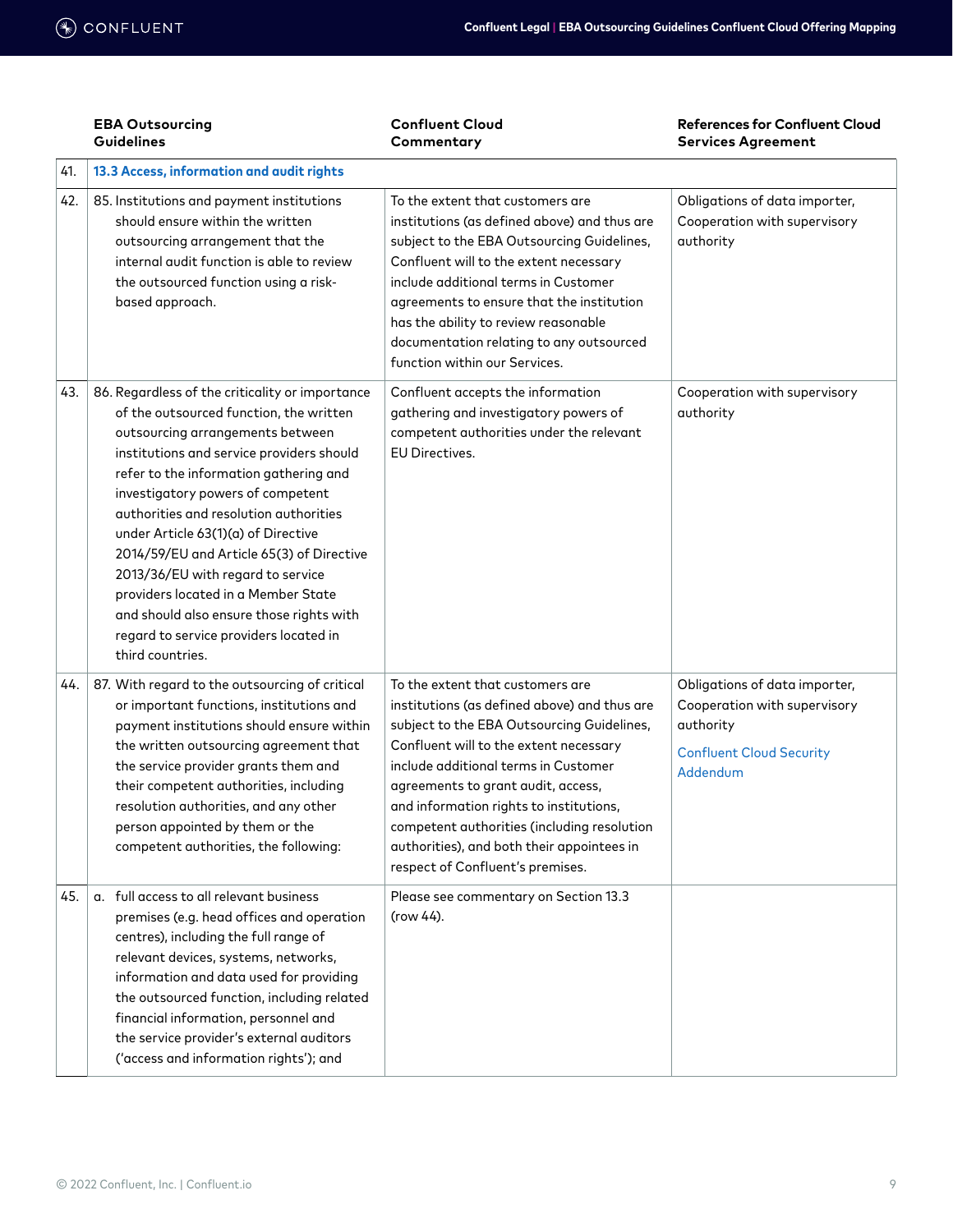|     | <b>EBA Outsourcing</b><br><b>Guidelines</b>                                                                                                                                                                                                                                                                                                                                                                                                                                                                                                                                                                                             | <b>Confluent Cloud</b><br>Commentary                                                                                      | <b>References for Confluent Cloud</b><br><b>Services Agreement</b>                                    |
|-----|-----------------------------------------------------------------------------------------------------------------------------------------------------------------------------------------------------------------------------------------------------------------------------------------------------------------------------------------------------------------------------------------------------------------------------------------------------------------------------------------------------------------------------------------------------------------------------------------------------------------------------------------|---------------------------------------------------------------------------------------------------------------------------|-------------------------------------------------------------------------------------------------------|
| 46. | b. unrestricted rights of inspection and<br>auditing related to the outsourcing<br>arrangement ('audit rights'), to enable<br>them to monitor the outsourcing<br>arrangement and to ensure compliance<br>with all applicable regulatory and<br>contractual requirements.                                                                                                                                                                                                                                                                                                                                                                | Please see commentary on Section 13.3<br>(row 44).                                                                        |                                                                                                       |
| 47. | 88. For the outsourcing of functions that<br>are not critical or important, institutions<br>and payment institutions should ensure<br>the access and audit rights as set out in<br>paragraph 87 (a) and (b) and Section 13.3,<br>on a risk-based approach, considering the<br>nature of the outsourced function and<br>the related operational and reputational<br>risks, its scalability, the potential impact<br>on the continuous performance of its<br>activities and the contractual period.<br>Institutions and payment institutions<br>should take into account that functions<br>may become critical or important<br>over time. | Please see commentary on Section 13.3<br>(row 42).                                                                        |                                                                                                       |
| 48. | 89. Institutions and payment institutions<br>should ensure that the outsourcing<br>agreement or any other contractual<br>arrangement does not impede or limit the<br>effective exercise of the access and audit<br>rights by them, competent authorities<br>or third parties appointed by them to<br>exercise these rights.                                                                                                                                                                                                                                                                                                             | Please see commentary on Section 13.3<br>(row 42).                                                                        |                                                                                                       |
| 49. | 90. Institutions and payment institutions<br>should exercise their access and audit<br>rights, determine the audit frequency<br>and areas to be audited on a risk-based<br>approach and adhere to relevant,<br>commonly accepted, national and<br>international audit standards.                                                                                                                                                                                                                                                                                                                                                        | Institutions will determine the audit<br>frequency and scope. Confluent can discuss<br>further details with institutions. | Obligations of data importer,<br>Cooperation with supervisory<br>authority<br>Confluent DPA Section 7 |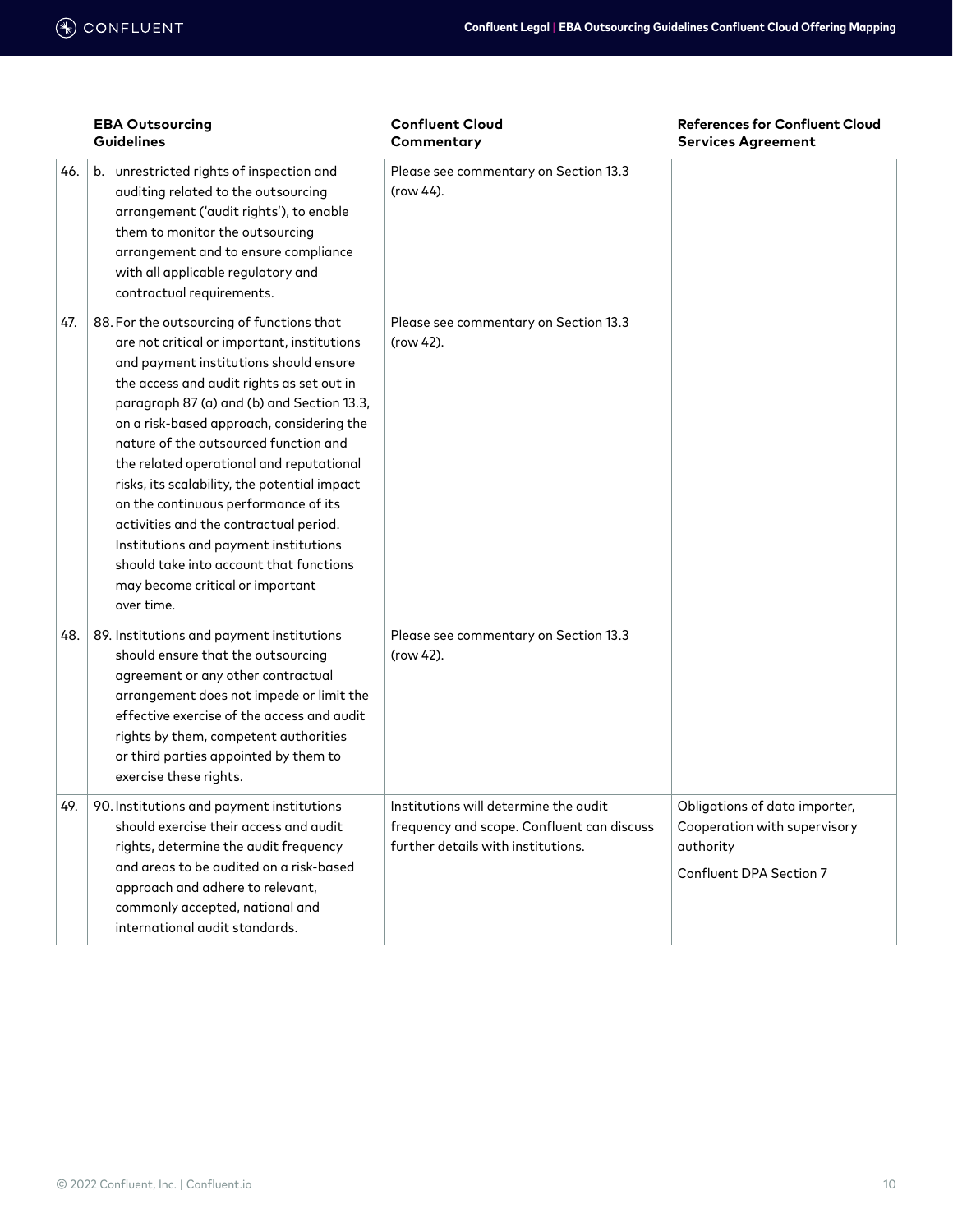|     | <b>EBA Outsourcing</b><br><b>Guidelines</b>                                                                                                                                                                                                                                                                                                             | <b>Confluent Cloud</b><br>Commentary                                             | <b>References for Confluent Cloud</b><br><b>Services Agreement</b>         |
|-----|---------------------------------------------------------------------------------------------------------------------------------------------------------------------------------------------------------------------------------------------------------------------------------------------------------------------------------------------------------|----------------------------------------------------------------------------------|----------------------------------------------------------------------------|
| 50. | 91. Without prejudice to their final<br>responsibility regarding outsourcing<br>arrangements, institutions and payment<br>institutions may use:                                                                                                                                                                                                         |                                                                                  |                                                                            |
| 51. | a. pooled audits organised jointly with other<br>clients of the same service provider, and<br>performed by them and these clients or<br>by a third party appointed by them, to<br>use audit resources more efficiently and<br>to decrease the organisational burden on<br>both the clients and the service provider;                                    | Confluent can discuss further details with<br>institutions around pooled audits. | Obligations of data importer,<br>Cooperation with supervisory<br>authority |
| 52. | b. third-party certifications and third-party<br>or internal audit reports, made available<br>by the service provider.                                                                                                                                                                                                                                  | Please see commentary on Section 13.2<br>(row 37).                               |                                                                            |
| 53. | 92. For the outsourcing of critical or<br>important functions, institutions and<br>payment institutions should assess<br>whether third-party certifications and<br>reports as referred to in paragraph 91(b)<br>are adequate and sufficient to comply<br>with their regulatory obligations and<br>should not rely solely on these reports<br>over time. | This is an institution responsibility.                                           |                                                                            |
| 54. | 93. Institutions and payment institutions<br>should make use of the method referred<br>to in paragraph 91(b) only if they:                                                                                                                                                                                                                              |                                                                                  |                                                                            |
| 55. | a. are satisfied with the audit plan for the<br>outsourced function;                                                                                                                                                                                                                                                                                    | Please see commentary on Section 13.2<br>(row 37).                               |                                                                            |
| 56. | b. ensure that the scope of the certification<br>or audit report covers the systems (i.e.<br>processes, applications, infrastructure,<br>data centres, etc.) and key controls<br>identified by the institution or payment<br>institution and the compliance with<br>relevant regulatory requirements;                                                   | Please see commentary on Section 13.2<br>(row 37).                               |                                                                            |
| 57. | c. thoroughly assess the content of the<br>certifications or audit reports on an<br>ongoing basis and verify that the reports<br>or certifications are not obsolete;                                                                                                                                                                                    | Please see commentary on Section 13.2<br>(row 37).                               |                                                                            |
| 58. | d. ensure that key systems and controls<br>are covered in future versions of the<br>certification or audit report;                                                                                                                                                                                                                                      | Please see commentary on Section 13.2<br>(row 37).                               |                                                                            |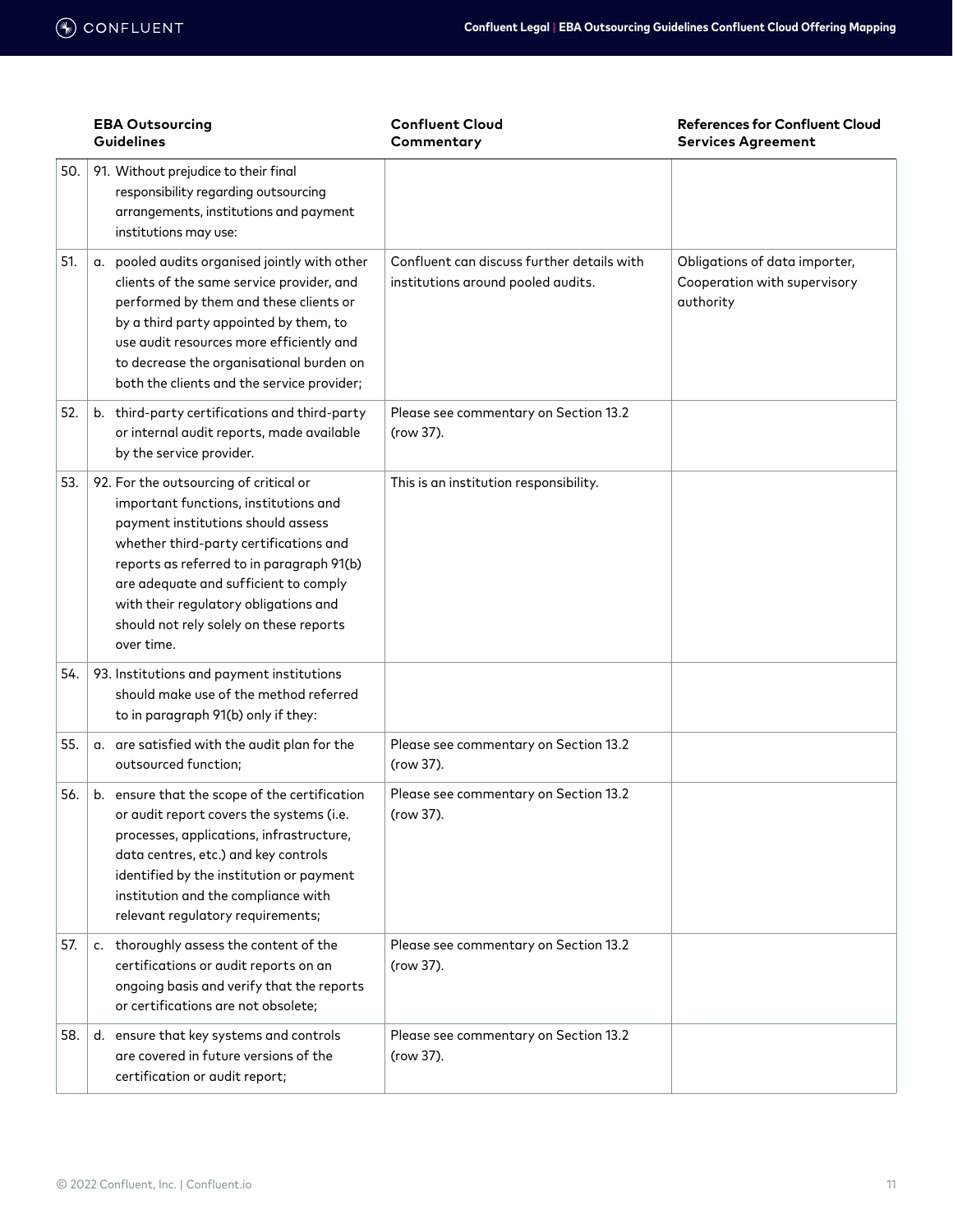|     | <b>EBA Outsourcing</b><br><b>Guidelines</b>                                                                                                                                                                                                                                                                                                                                                                                                                                      | <b>Confluent Cloud</b><br>Commentary                                                                                                                                                                                                                                                                                                                                                                                                                                                                            | <b>References for Confluent Cloud</b><br><b>Services Agreement</b>                                                     |
|-----|----------------------------------------------------------------------------------------------------------------------------------------------------------------------------------------------------------------------------------------------------------------------------------------------------------------------------------------------------------------------------------------------------------------------------------------------------------------------------------|-----------------------------------------------------------------------------------------------------------------------------------------------------------------------------------------------------------------------------------------------------------------------------------------------------------------------------------------------------------------------------------------------------------------------------------------------------------------------------------------------------------------|------------------------------------------------------------------------------------------------------------------------|
| 59. | e. are satisfied with the aptitude of the<br>certifying or auditing party (e.g. with<br>regard to rotation of the certifying<br>or auditing company, qualifications,<br>expertise, reperformance/verification of<br>the evidence in the underlying audit file);                                                                                                                                                                                                                  | Please see commentary on Section 13.2<br>(row 37).                                                                                                                                                                                                                                                                                                                                                                                                                                                              |                                                                                                                        |
| 60. | are satisfied that the certifications are<br>$f_{\cdot}$<br>issued and the audits are performed<br>against widely recognised relevant<br>professional standards and include a test<br>of the operational effectiveness of the<br>key controls in place;                                                                                                                                                                                                                          | Please see commentary on Section 13.2<br>(row 37).                                                                                                                                                                                                                                                                                                                                                                                                                                                              |                                                                                                                        |
| 61. | g. have the contractual right to request<br>the expansion of the scope of the<br>certifications or audit reports to other<br>relevant systems and controls; the<br>number and frequency of such requests<br>for scope modification should be<br>reasonable and legitimate from a risk<br>management perspective; and                                                                                                                                                             | Institutions can request an expansion of<br>the scope of the relevant certifications and<br>audit reports.                                                                                                                                                                                                                                                                                                                                                                                                      | Confluent Security Compliance,<br>Certifications, and Third-party<br>Attestations, Obligations of the<br>data exporter |
| 62. | h. retain the contractual right to perform<br>individual audits at their discretion with<br>regard to the outsourcing of critical or<br>important functions.                                                                                                                                                                                                                                                                                                                     | Please see commentary on Section 13.3<br>(row 44).                                                                                                                                                                                                                                                                                                                                                                                                                                                              |                                                                                                                        |
| 63. | 94. In line with the EBA Guidelines on ICT risk<br>assessment under the SREP, institutions<br>should, where relevant, ensure that they<br>are able to carry out security penetration<br>testing to assess the effectiveness of<br>implemented cyber and internal ICT<br>security measures and processes. Taking<br>into account Title I, payment institutions<br>should also have internal ICT control<br>mechanisms, including ICT security<br>control and mitigation measures. | Confluent contracts with professional<br>penetration testing service providers<br>at least twice per year for this service<br>and we make a summary of the report<br>available upon request. Additionally, we<br>have implemented a bug bounty program<br>and have invited a number of individuals<br>to perform security testing against the<br>services on a continual basis.<br>In the event that institutions would like<br>additional assurance, we are happy to<br>discuss an off-cycle penetration test. | Vulnerability Management and<br><b>Penetration Testing</b>                                                             |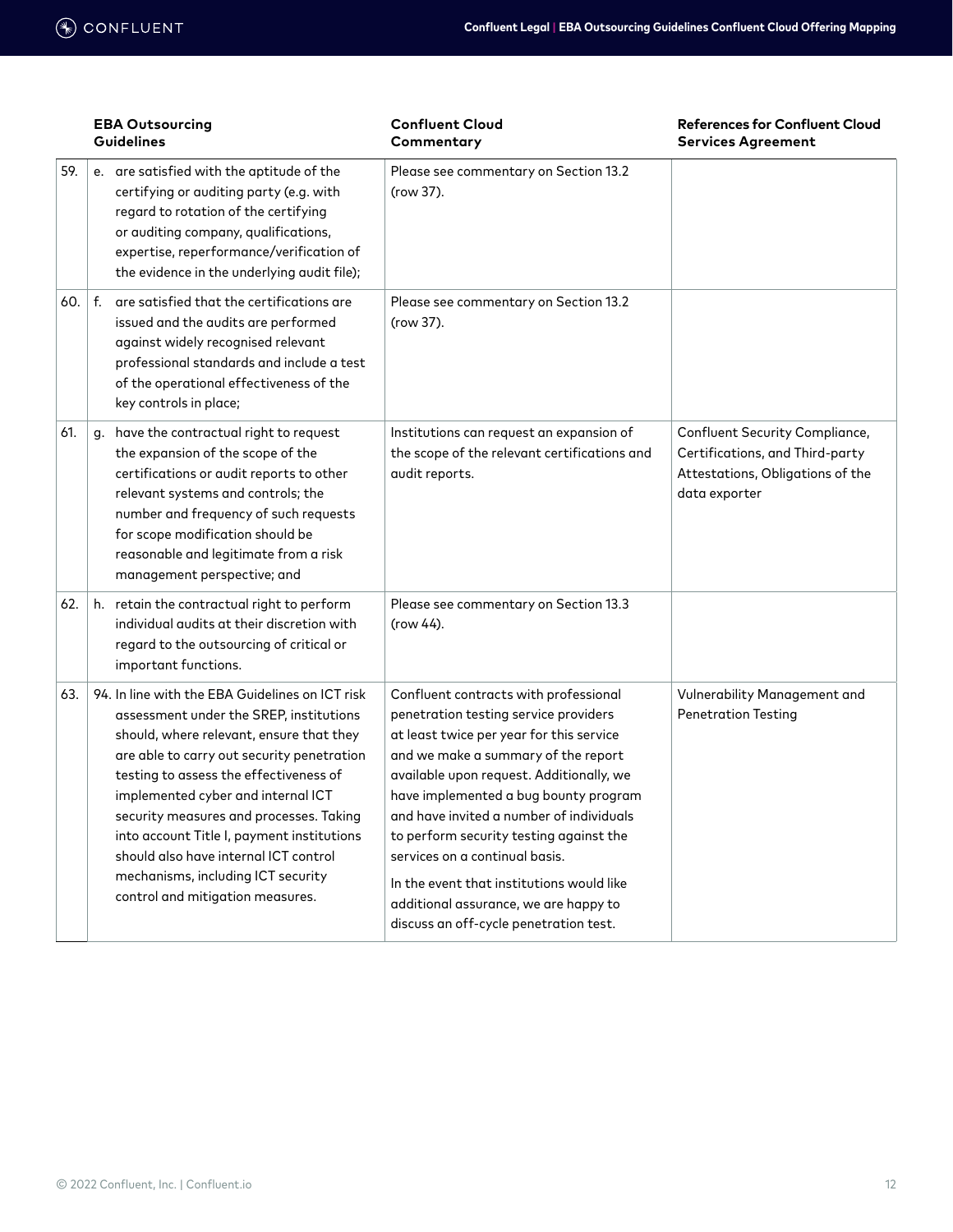|     | <b>EBA Outsourcing</b><br><b>Guidelines</b>                                                                                                                                                                                                                                                                                                                                                                                                                                                                                                                                                                                                          | <b>Confluent Cloud</b><br>Commentary                                                                                                                                                                                                                                                                                                                                                                                                                                                                                                                                       | <b>References for Confluent Cloud</b><br><b>Services Agreement</b> |
|-----|------------------------------------------------------------------------------------------------------------------------------------------------------------------------------------------------------------------------------------------------------------------------------------------------------------------------------------------------------------------------------------------------------------------------------------------------------------------------------------------------------------------------------------------------------------------------------------------------------------------------------------------------------|----------------------------------------------------------------------------------------------------------------------------------------------------------------------------------------------------------------------------------------------------------------------------------------------------------------------------------------------------------------------------------------------------------------------------------------------------------------------------------------------------------------------------------------------------------------------------|--------------------------------------------------------------------|
| 64. | 95. Before a planned on-site visit,<br>institutions, payment institutions,<br>competent authorities and auditors<br>or third parties acting on behalf of<br>the institution, payment institution or<br>competent authorities should provide<br>reasonable notice to the service provider,<br>unless this is not possible due to an<br>emergency or crisis situation or would<br>lead to a situation where the audit would<br>no longer be effective.                                                                                                                                                                                                 | Reasonable notice enables Confluent to<br>deliver an effective audit to any institution<br>(as defined above) which is subject to the<br><b>EBA Outsourcing Guidelines.</b><br>Notice also enables Confluent to plan the<br>audit so that it does not create undue risk<br>to a customer's environment or that of any<br>other Confluent customer.<br>Confluent recognizes that in some cases<br>extended notice may not be possible. In<br>these cases, we will work with the auditing<br>party to address their needs.                                                   | Obligations of the data exporter<br>Confluent DPA Section 7        |
| 65. | 96. When performing audits in multi-client<br>environments, care should be taken to<br>ensure that risks to another client's<br>environment (e.g. impact on service<br>levels, availability of data, confidentiality<br>aspects) are avoided or mitigated.                                                                                                                                                                                                                                                                                                                                                                                           | It is extremely important to Confluent<br>that what we do with one customer should<br>not put any other customers at risk. This<br>applies when you perform an audit. It also<br>applies when any other customer performs<br>an audit.<br>When an institution performs an audit,<br>we will work with them to minimize the<br>disruption to our other customers. Just<br>as we will work with another auditing<br>customer to minimize the disruption to the<br>institution. In particular, we will be careful<br>to comply with our security commitments<br>at all times. | Obligations of the data exporter                                   |
| 66. | 97. Where the outsourcing arrangement<br>carries a high level of technical<br>complexity, for instance in the case<br>of cloud outsourcing, the institution<br>or payment institution should verify<br>that whoever is performing the audit<br>- whether it is its internal auditors, the<br>pool of auditors or external auditors<br>acting on its behalf - has appropriate and<br>relevant skills and knowledge to perform<br>relevant audits and/or assessments<br>effectively. The same applies to any staff<br>of the institution or payment institution<br>reviewing third-party certifications or<br>audits carried out by service providers. | This is an institution responsibility.                                                                                                                                                                                                                                                                                                                                                                                                                                                                                                                                     |                                                                    |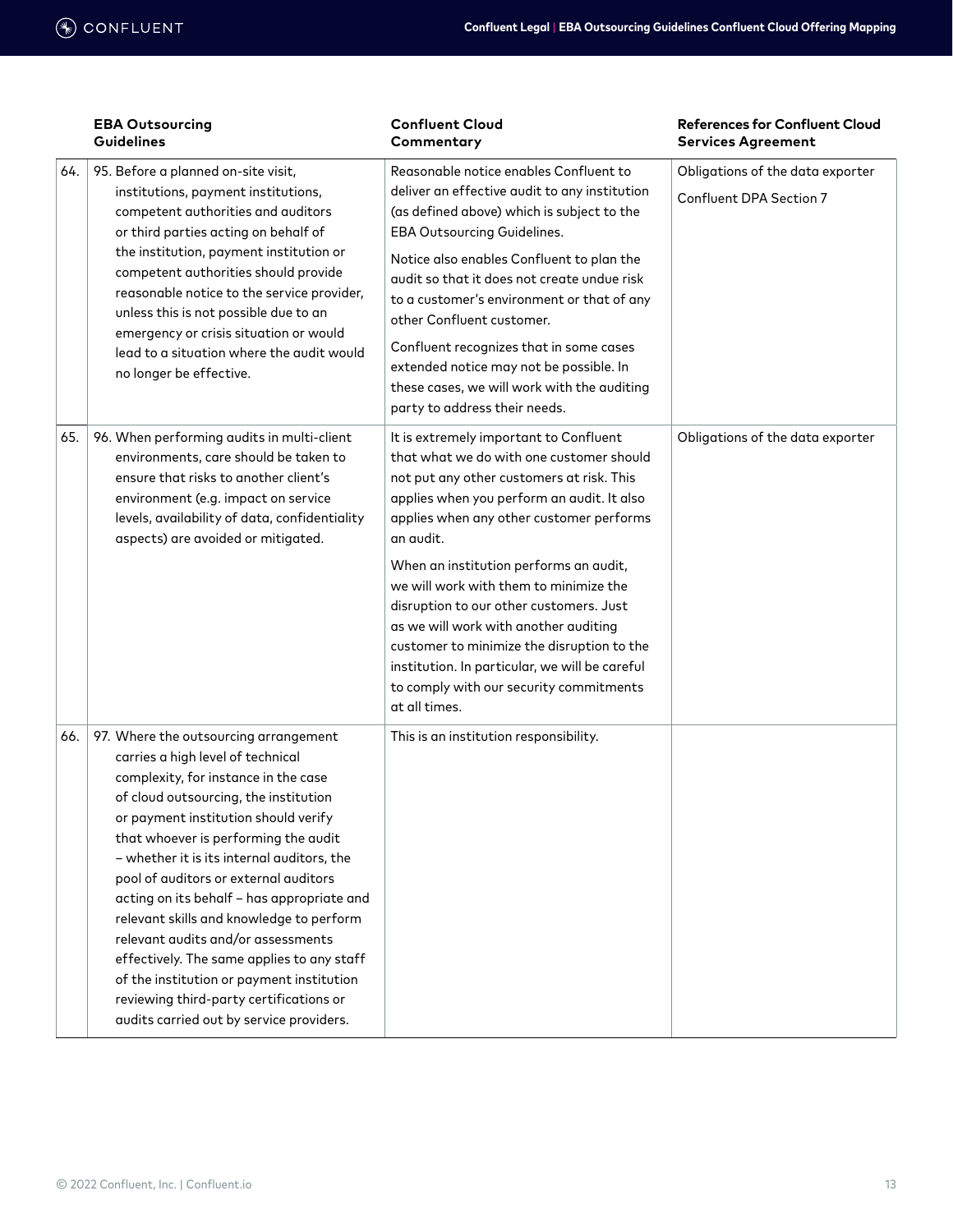|     | <b>EBA Outsourcing</b><br><b>Guidelines</b>                                                                                                                                                                                                                                                            | <b>Confluent Cloud</b><br>Commentary                                                                                                                                                                                                                                                                                                                                                                                                                                                           | <b>References for Confluent Cloud</b><br><b>Services Agreement</b>                                                                              |  |  |  |  |
|-----|--------------------------------------------------------------------------------------------------------------------------------------------------------------------------------------------------------------------------------------------------------------------------------------------------------|------------------------------------------------------------------------------------------------------------------------------------------------------------------------------------------------------------------------------------------------------------------------------------------------------------------------------------------------------------------------------------------------------------------------------------------------------------------------------------------------|-------------------------------------------------------------------------------------------------------------------------------------------------|--|--|--|--|
| 67. | <b>13.4 Termination rights</b>                                                                                                                                                                                                                                                                         |                                                                                                                                                                                                                                                                                                                                                                                                                                                                                                |                                                                                                                                                 |  |  |  |  |
| 68. | 98. The outsourcing arrangement should<br>expressly allow the possibility for the<br>institution or payment institution<br>to terminate the arrangement, in<br>accordance with applicable law, including<br>in the following situations:                                                               | Institutions may discontinue its use of<br>Services at any time for any reason by<br>following the process in the Confluent<br>website interface to "Delete" an<br>Institution's purchased Cloud Service.                                                                                                                                                                                                                                                                                      | <b>Term and Termination</b>                                                                                                                     |  |  |  |  |
| 69. | a. where the provider of the outsourced<br>functions is in a breach of applicable law,<br>regulations or contractual provisions;                                                                                                                                                                       | Please see commentary on Section 13.4<br>(row 68).                                                                                                                                                                                                                                                                                                                                                                                                                                             |                                                                                                                                                 |  |  |  |  |
| 70. | b. where impediments capable of altering<br>the performance of the outsourced<br>function are identified;                                                                                                                                                                                              | Please see commentary on Section 13.4<br>(row 68).                                                                                                                                                                                                                                                                                                                                                                                                                                             |                                                                                                                                                 |  |  |  |  |
| 71. | c. where there are material changes<br>affecting the outsourcing arrangement or<br>the service provider (e.g. sub-outsourcing<br>or changes of sub-contractors);                                                                                                                                       | Please see commentary on Section 13.4<br>(row 68).                                                                                                                                                                                                                                                                                                                                                                                                                                             |                                                                                                                                                 |  |  |  |  |
| 72. | d. where there are weaknesses regarding<br>the management and security of<br>confidential, personal or otherwise<br>sensitive data or information; and                                                                                                                                                 | Please see commentary on Section 13.4<br>(row 68).                                                                                                                                                                                                                                                                                                                                                                                                                                             |                                                                                                                                                 |  |  |  |  |
| 73. | e. where instructions are given by the<br>institution's or payment institution's<br>competent authority, e.g. in the case that<br>the competent authority is, caused by<br>the outsourcing arrangement, no longer<br>in a position to effectively supervise the<br>institution or payment institution. | Please see commentary on Section 13.4<br>(row 68).                                                                                                                                                                                                                                                                                                                                                                                                                                             |                                                                                                                                                 |  |  |  |  |
| 74. | 99. The outsourcing arrangement should<br>facilitate the transfer of the outsourced<br>function to another service provider or its<br>re-incorporation into the institution or<br>payment institution. To this end, the<br>written outsourcing arrangement should:                                     |                                                                                                                                                                                                                                                                                                                                                                                                                                                                                                |                                                                                                                                                 |  |  |  |  |
| 75. | a. clearly set out the obligations of the<br>existing service provider, in the case of<br>a transfer of the outsourced function<br>to another service provider or back to<br>the institution or payment institution,<br>including the treatment of data;<br>© 2022 Confluent, Inc.   Confluent.io      | Customer is solely responsible for<br>exporting Content from the Cloud Service<br>prior to expiration or termination of this<br>Agreement. Customer acknowledges that<br>following termination it will have no further<br>access to any Content. For assistance<br>with exporting Content, please submit a<br>Support ticket or reach out to your Account<br>Executive.<br>Please see the Confluent Cloud Exit<br>Assistance Document on our Confluent<br><b>Cloud Trust and Security Page</b> | Term and Termination, Data<br><b>Export (Confluent Customer</b><br><b>Data Processing Addendum</b><br>and Confluent Cloud Security<br>Addendum) |  |  |  |  |